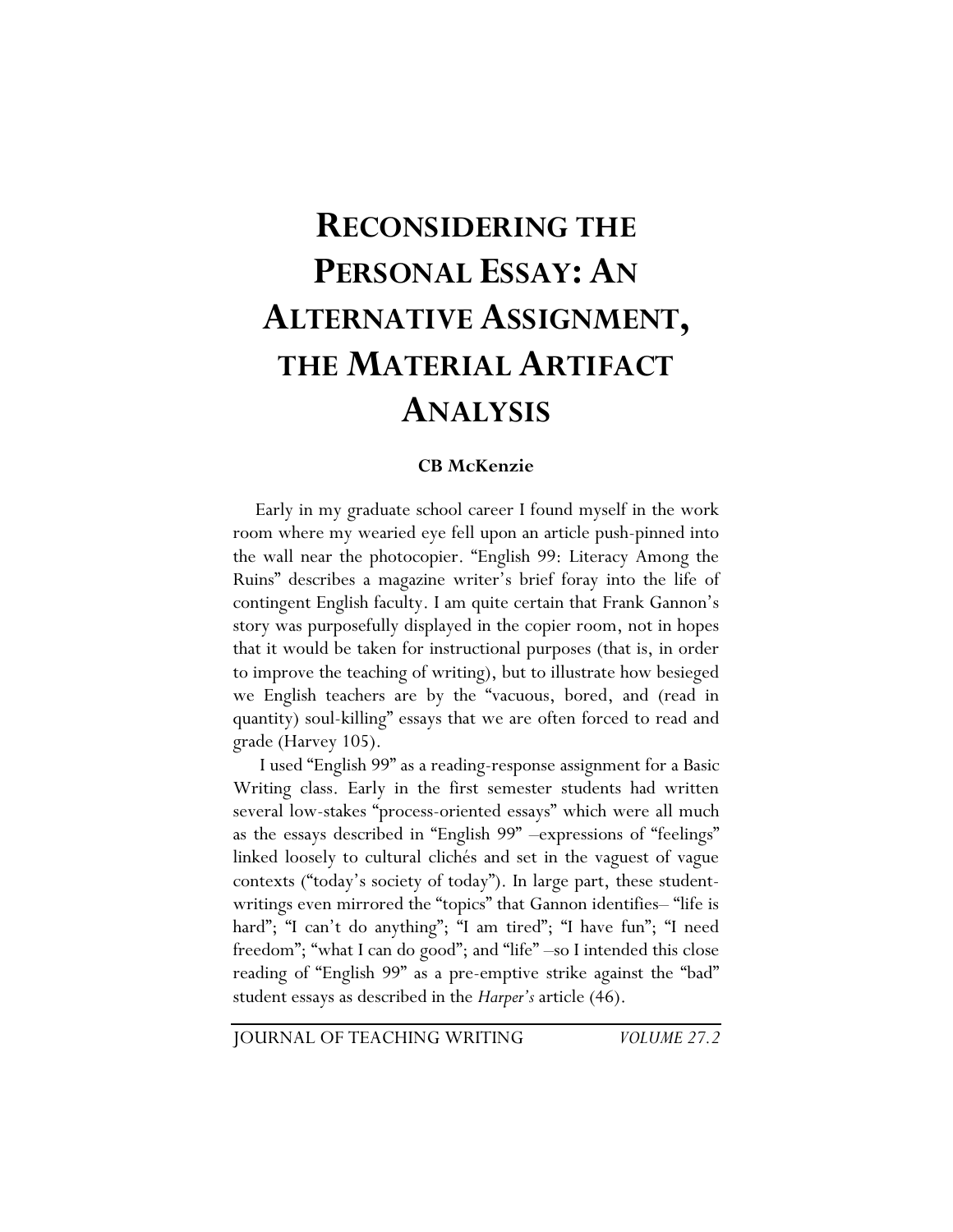But as we were working through "English 99," I realized that the student-writers did not apprehend the magazine article as prophylactic pedagogy. "English 99" offended them because Gannon was "being mean" to his students. And they did not relate to the students described in the essay (slacker sorority girls, jocks whose glory days had passed, immigrants) even as they did (quite obviously in their written work) resemble them. Nor did the student-writers see their essays as anything other than unique and original.

I redirected the lesson from the "error" of the student-writers (creating a generic, easily dismissed writerly ethos) to the "error" of the teacher (not reading "through" the student essays, beyond error to intention as Shaughnessy, Trimbur, Bartholomae, Perl, et al., encourage). Later, I realized that the error most often responsible for producing predictable and boring personal essays– and the concomitant antagonism between student-writers and writing teachers–is the assignment itself, many if not most of which have not changed for decades. $1,2$ 

## **Clichés in Student Essays**

In "'Let Yourself Shine': Looking At and Through Students' Invention of Ethos," Julie Nelson Christoph explains that the things her writing students considered to be their boldest assertions of "sense of self" were precisely the ones that she, as the instructor and master reader-grader, found the "least interesting and distinctive" (179). Clichés shaped the student ethoi in Christoph's class, in print at least, into "emblems rather than individuals" (to borrow a phrase from Skorczewski).

But as Coles and Wall maintain, student-writers may have a high level of social or even ontological investment in clichés such as "The American Dream or the myth of individual opportunity" (from Skorczewski), and I don't consider it part of my teachingof-writing to dismiss student opinions that differ from mine as reductive or simplistic. Rather, one ambition of the writing class is to learn, through specific lessons and writing assignments as well as general discussion, how clichés become cultural currency,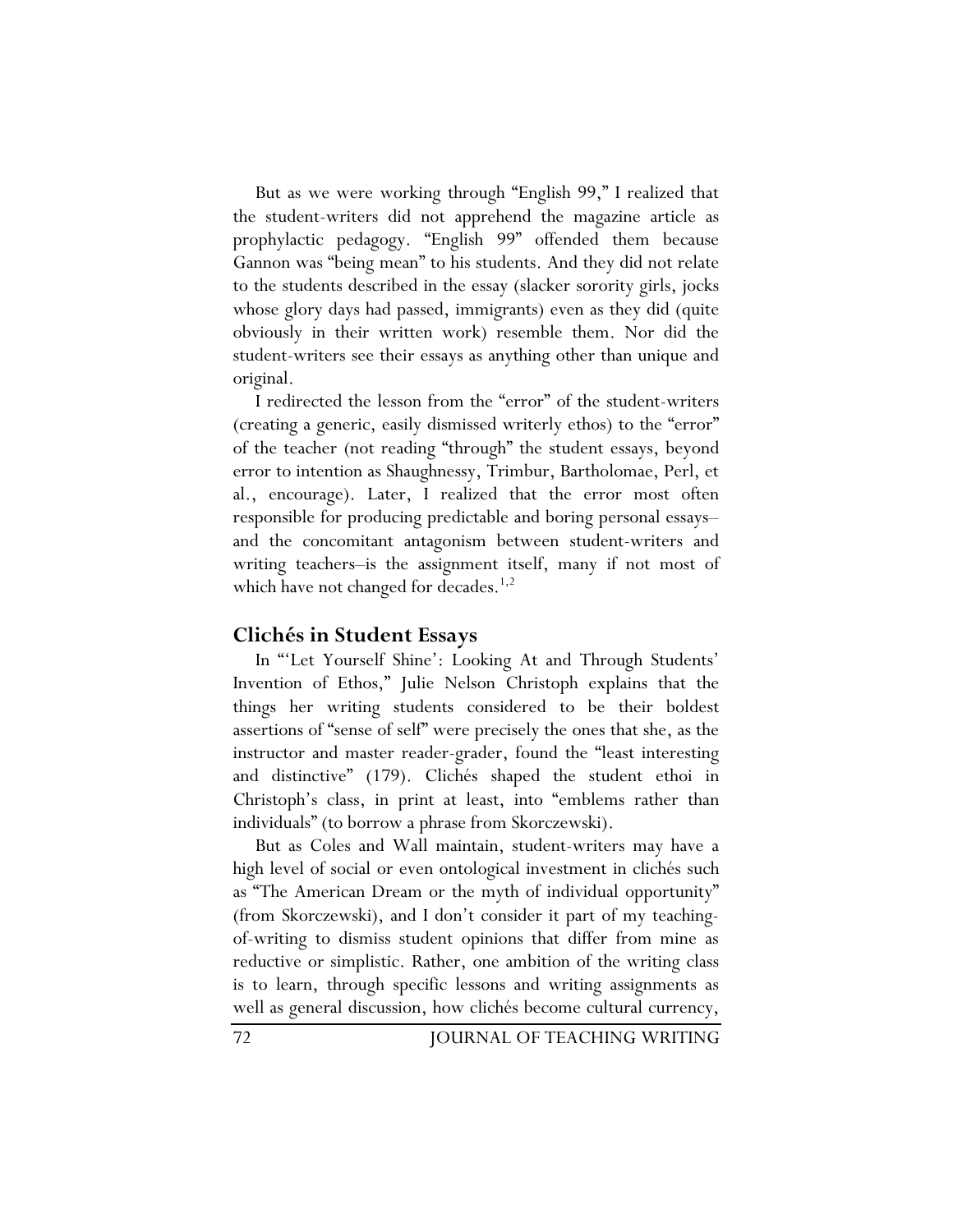achieve value, and become situated in complex social milieu. Through ongoing attempts to situate cultural clichés within larger value systems (paradigms), the following writing lesson emerged.

# **General and Specific Solutions to Cliché Papers**

David Bartholomae contended that these "commonplaces" (clichés) brought into the college classroom by student-writers stand in for "academic" conclusions because the student-writers understand the clichés of their own (real) world(s) and they do not understand the language of the Academy.<sup>3</sup> The assumption is that college students learn to "write academically" by a sort of social osmosis or modeling, that is, by reading and responding to academic scholarship often, as Bartholomae indicated, over a wide range of "voices and interpretive schemes," through the "voice" and (multiple) "codes" of another (specifically, the academician with "wisdom and power") and " *. . . before they have a project to participate in and before, at least in terms of our disciplines, they have anything to say*" (17, italics mine).

There are at least two "solutions" to Bartholomae's longstanding challenges–to create legitimate projects for studentwriters and to give them a manageable academic language in which to pursue their projects. One solution is general, the other specific. The general cure for the condition of clichéitis is more attitudinal or political than practical as it encourages teachers to (re)consider these clichés as "error" only if the student-writers do not recognize them as socially-constructed and only if they cannot trace these "commonplaces" to some of the cultural conditionstraditions that have produced them. There is, however, a simpler method for decreasing clichés in student-writing while increasing student agency in the Academy: since bad prompts and assignments produce bad papers, change the assignments.<sup>4</sup>

## **Better Assignments Make Better Papers**

 Two of Bartholomae's claims in "Inventing the University" are that: 1) until student-writers have located themselves "within the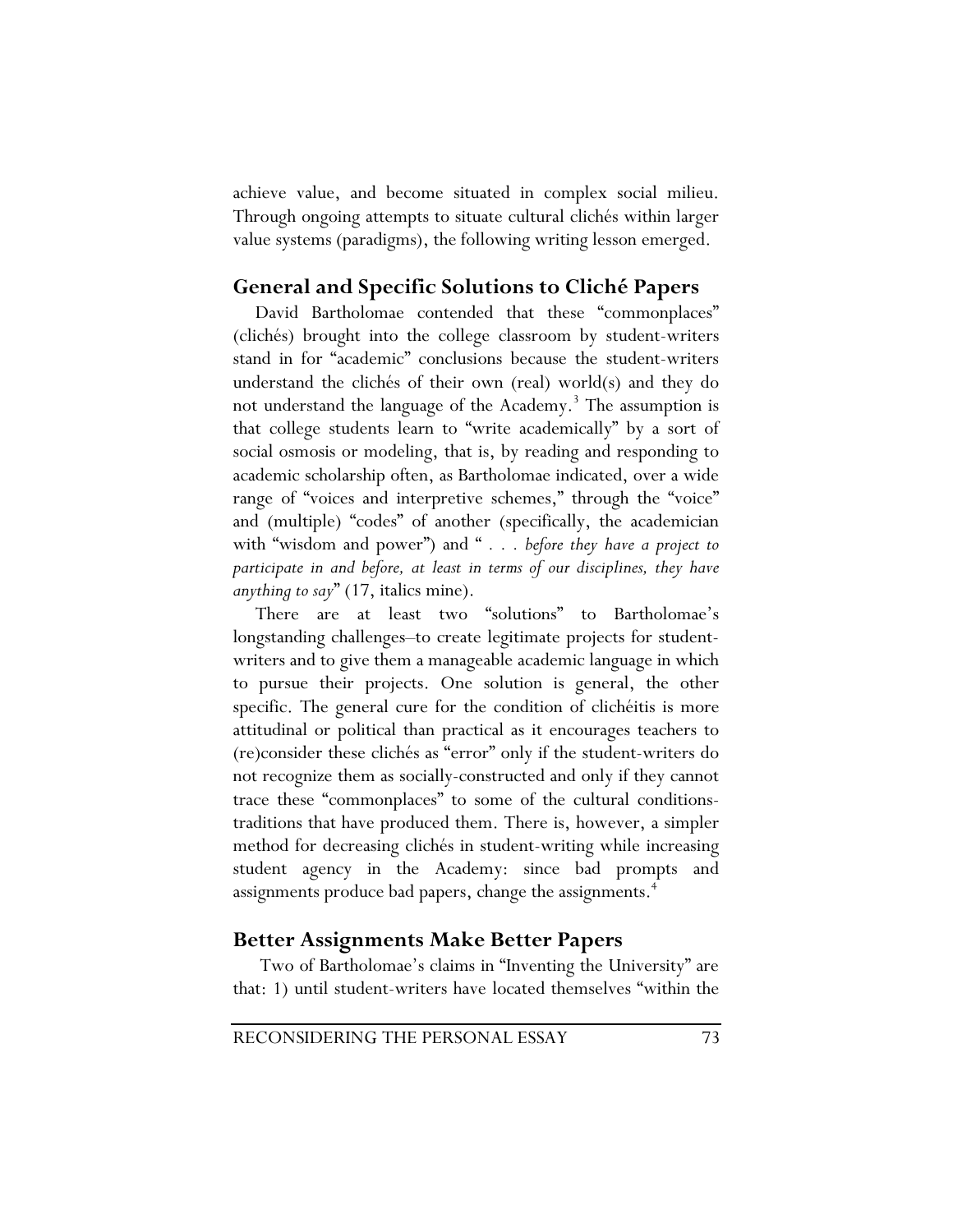discourse of a particular community" all they can do is imitate or parody rather than invent and discover (11); and 2) students fakeit-until-they-make-it, "before they [even] have a project to participate in" and "have anything to say" (17). However, when student-writers are taught, explicitly and directly, a manageable academic discourse, they need not merely imitate and parody because this language proficiency, coupled with a doable assignment, leads to a claim to a legitimate academic project.

To teach this manageable academic discourse, lectures and recursive instruction should be focused on key theoretical terms: in my class, these are "paradigms," "social construction," and "rhetoric." The chosen terms needn't be these, but should be common in academic discourse and so might vary. Since these terms are the infrastructure of the entire course, they should be integral from the beginning, repeated frequently, and explained and expanded upon from a variety of angles. Readings on the terms help establish an intellectual ground on which the specific heuristics can be explored.<sup>5</sup> On another level, in small groups and individually, students should evaluate their own lives relative to these key terms, as opposed to reverting to simplistic descriptions of their experiences that lead to clichéd writing. When studentwriters are instructed to evaluate the beliefs and assumptions of their lives and taught how to situate these within their own paradigms, they are able to see how their so-called personal values are, at least in part, socially constructed; this heightened selfconsciousness increases student agency.

The following assignment introduces both accessible academic language and a unique heuristic that offers opportunities for creating "personal" essays that train student-writers in using the discourse of the Academy while utilizing their own experiences.<sup>6</sup> The assignment then results in a "legitimate academic project."

## **Material Artifact Analysis**

"Material culture is just what it says it is, namely the manifestation of culture through material productions" (Prown 11). A Material Artifact Analysis (MAA) is then a practical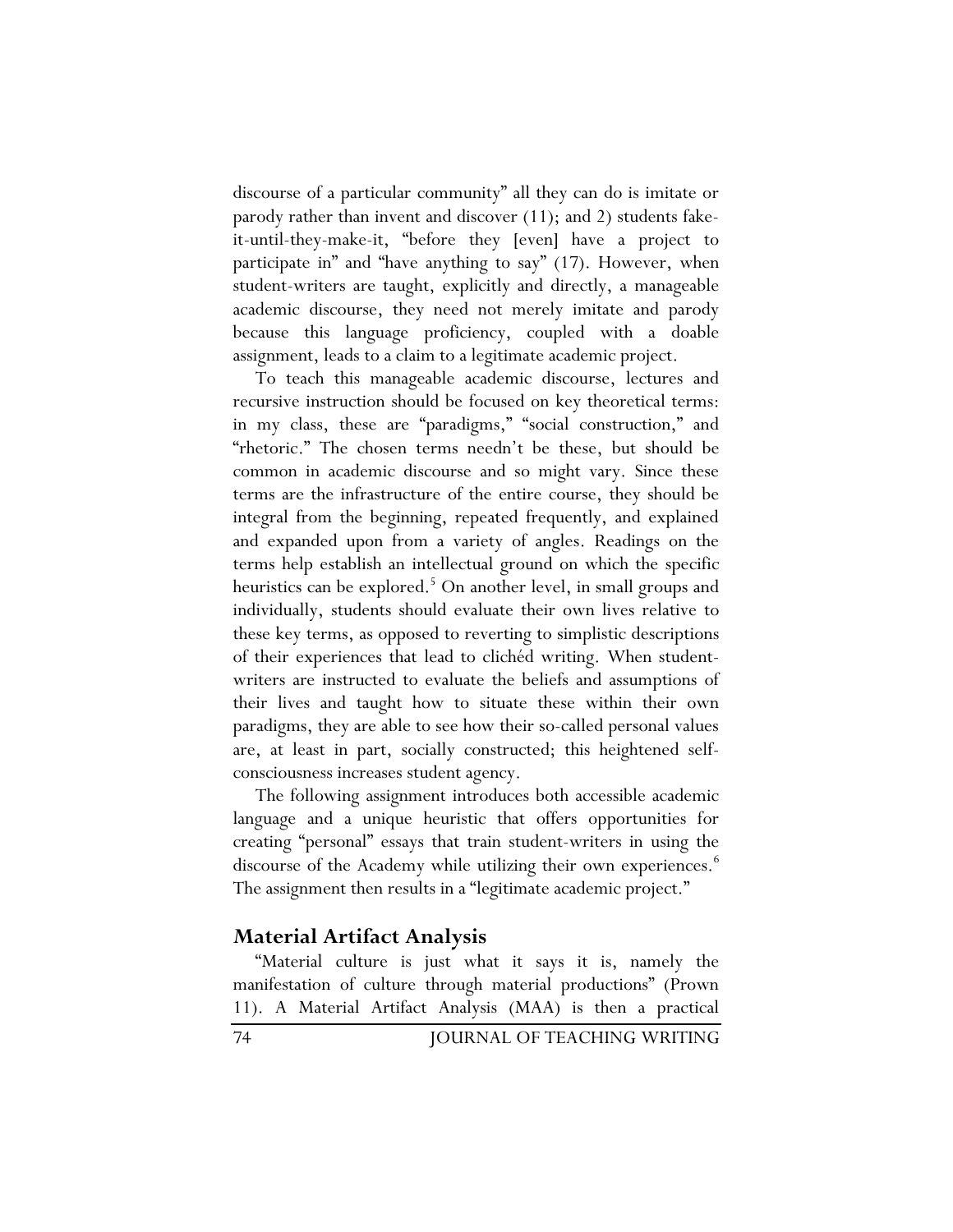application of the theories and principles of cultural anthropology or cultural history or material cultural studies (see Miller, Schlereth) to the close examination of an artifact in order to reveal personal and cultural values (beliefs, assumptions, etc.) and the interrelations of these.<sup>7</sup> While the discussion of "materiality" is broad and can be quite esoteric, in practical terms for the writing classroom, MAA means locating an object of interest, describing it and then analyzing the artifact as a "text" within some sort of context(s): since these artifacts reflect the values or beliefs of the individuals who "commissioned, fabricated, purchased, or used them," then by extension these "things" reflect the beliefs of the larger societies (paradigms) in which they are embedded (and are preserved) and from which they emerge so MAA is a natural "text-in-context(s)" assignment (Prown 11). <sup>8</sup> In short, MAA essays prompt student-writers to determine "why some things matter" (Miller).

#### **How-to Guide**

The steps to MAA are these: 1) choose an artifact; 2) do a "thick description" of that artifact; 3) find metaphors or other "meanings" in this description; 4) develop a thesis; 5) interpretanalyze.

The first, practical step then in MAA is to *choose an artifact*. This selection process can be as simple or as complex as the teacher wishes it to be. The choice of artifact, if made by the student-writers, can also determine the level of "personal" or "academic" in the essay. Arbitrary selections (a generic can opener, for instance) can force students into thinking about values in very creative ways (and might require more outside research, such as "the history of the can opener"), while the choice of a favored family memento, while more likely to produce the "personal" also has to be well-managed to prevent sentimentalization and the production of simply another "dead grandmother" story.<sup>10</sup> Students might be required to justify their decisions based on what Prown calls "cultural potency." That is, they should be able to say something about why their artifact of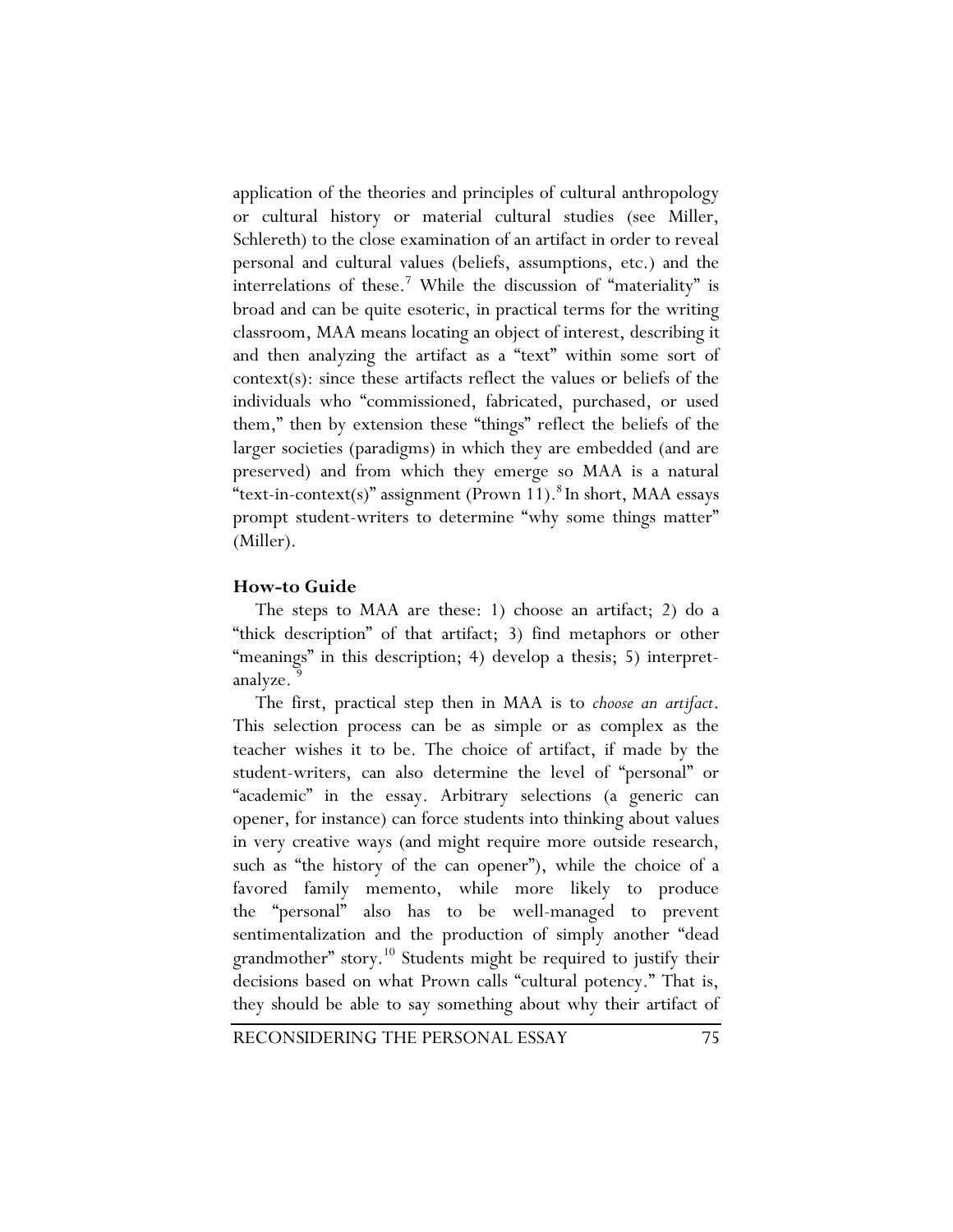choice has significant meaning, either to a group or community/ culture/paradigm or to themselves (Prown in Haltman 2).

But artifacts with especially or acutely high levels of "linkage" "between the object and some fundamental human experience" (such as precious family heirlooms with pre-established stories or myths) are often not the best choices, since these have already achieved the status of concrete maxims on the family level in the same way that larger icons have achieved set meanings on the "culture" level. Virtually any artifact can work. However, the best papers manage to interrogate, on a deep level, the cultural values that that artifact insists upon while being ready, willing, and able to debunk the mythologies (at both family and culture levels) that have usually created that "meaning" of that artifact. This content is achieved by following the several steps of the heuristic device of the MAA, which includes, after the artifact choice, thick description.

Since definitions of "thick description" can be quite complex (see Geertz) and become unwieldy for the composition classroom, the following definition is useful:

. to thoroughly describe this object, [pay] careful attention as relevant to all of its aspects–material, spatial, and temporal. Be attentive to details (for which a critical vocabulary becomes useful), but ever keep an eye on the big picture. Imbue your description with the thick texture of taxonomy yet with the flow of narrative. Render it easy and appealing to read, as effortlessly interdependent in its parts as the object itself. Producing a sketch or schematic drawing may further this process, but avoid wasting precious words at this point on introductions, conclusions, restatements of the assignment, or autobiographical confessions: just describe what you see. Be sure to enjoy the pleasures in close looking–in translating material object into narrative description. (Haltman 3-4)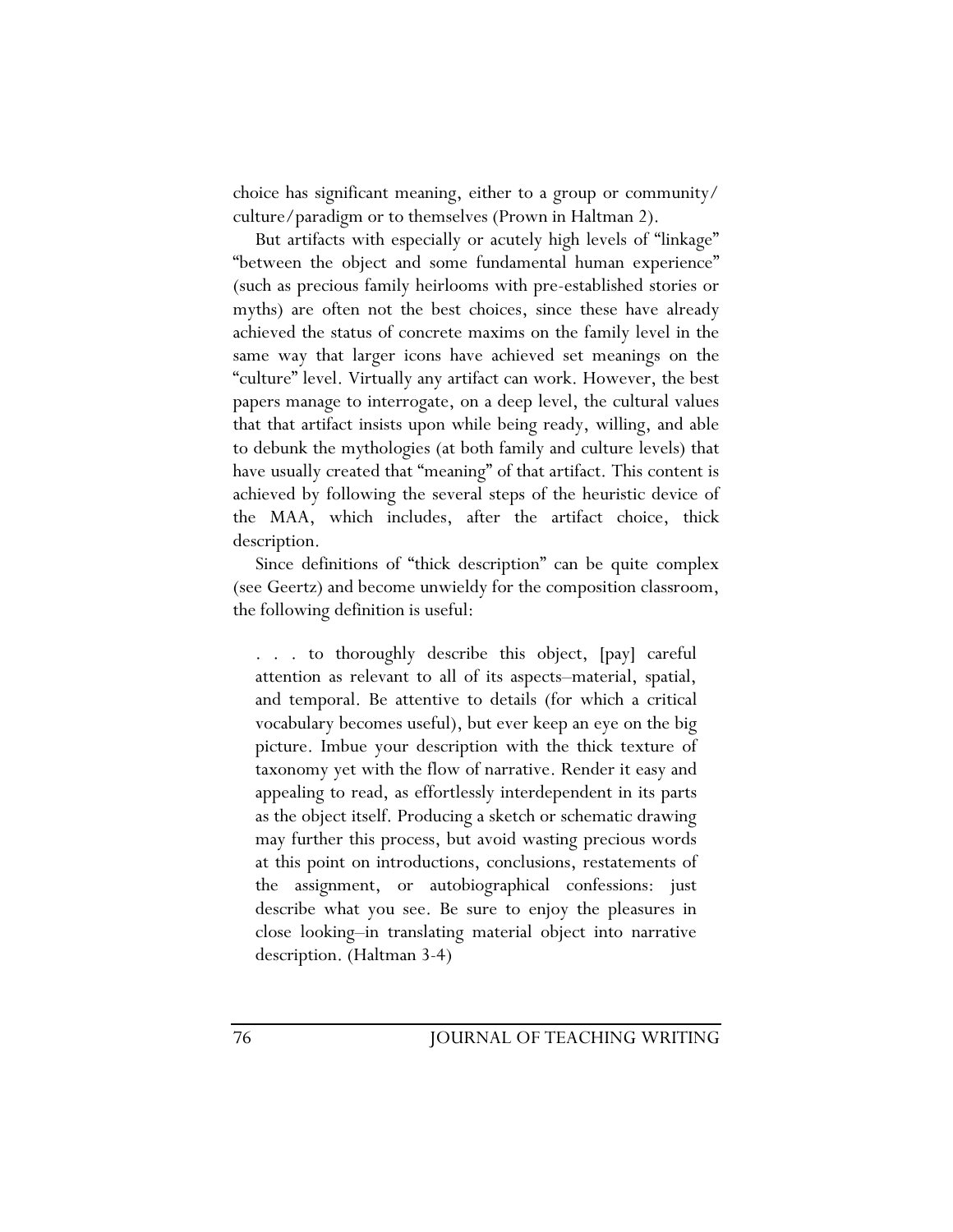In short, the more description the student-writer can accomplish, the more opportunities she has to 3) find metaphors (meanings) from which to 4) develop a thesis that 5) guides real analysis.<sup>11</sup>

The following student essay well illustrates this move from the valorization of a family heirloom to the debunking of a family myth while placing this MAA in larger cultural contexts; since it incorporates all the necessary steps of a good MAA I will now turn to this student essay to illustrate how the MAA can work in a college classroom from choice of an artifact to analysis and thesis.

*Context.* "John's" essay is a high-stakes (40% of the semester's grade) major paper requiring a minimum of eight pages with eight reputable outside sources produced in a second semester, firstyear composition class in an urban, Hispanic-serving college of 14,000 with an average incoming SAT score of 938. John's class is a "standard" cohort with conventional placement procedures and requiring only a "pass" grade (of D) from first-semester first-year composition to enter. John was one of six 'A' students in this class of 26. The overall class GPA was 2.45 (on a 4.0 scale).

*Choosing an Artifact.* John chose a saber-bayonet given to him by his paternal grandfather. John was thirteen at the time the gift was presented and "extremely excited with being handed what I thought was a piece of our family's history . . . " (5). He framed the antique weapon in a "faux gold display box" and hung it on his bedroom wall where it did not move for more than five years. What moved it, eventually, was the MAA essay.

*Thick Description.* The blade is for attachment to a firearm in order to convert the rifle into a spear for close fighting or, "more commonly to mark grounds." John describes in some detail and explains that with it "a skilled and trained user would aim to stab and pierce his enemy rather than hack as a barbarian would with an axe" (6). Though John's analysis proceeds through an interview of his grandfather to his thesis rather than through the use of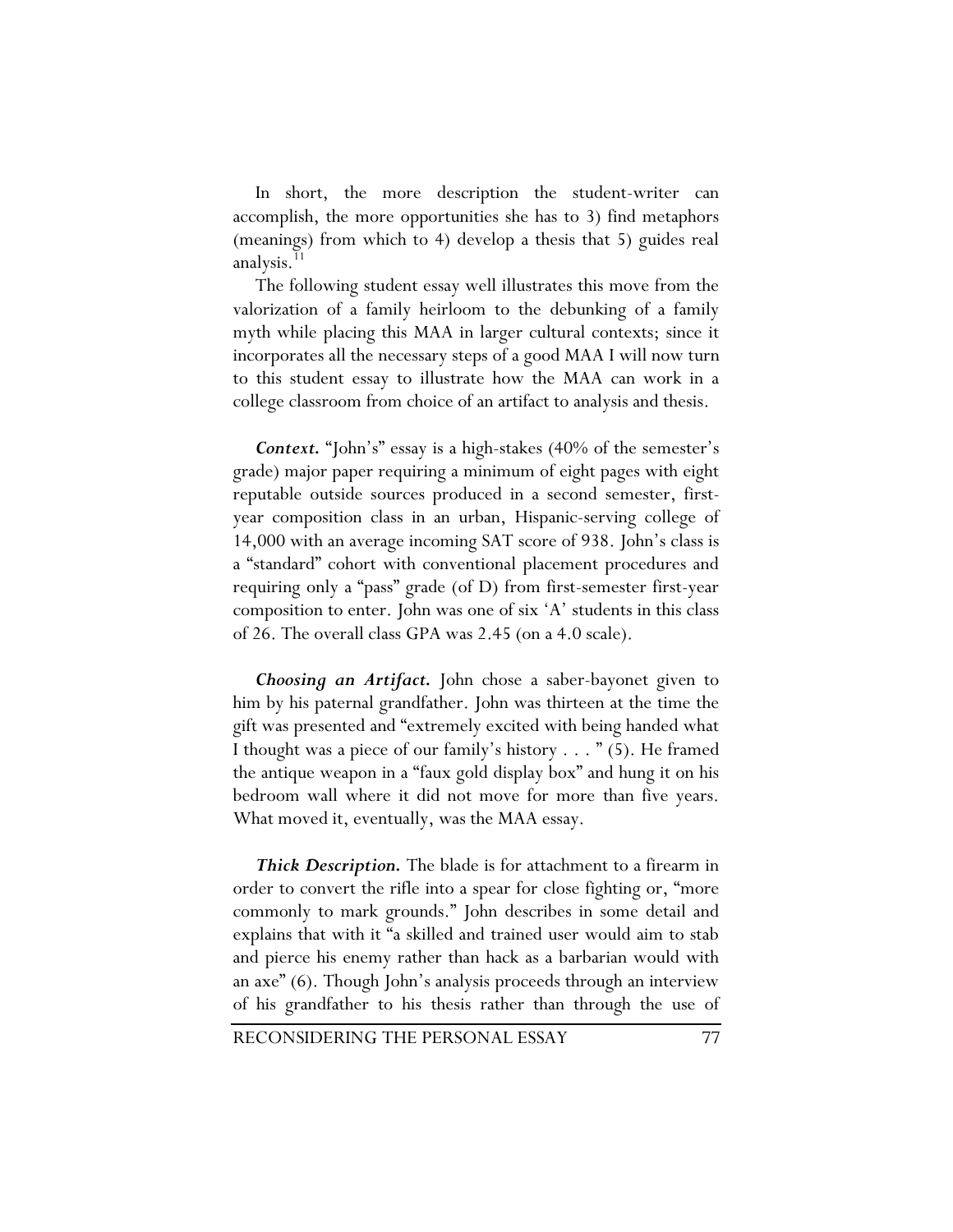metaphors, both of these descriptions offer opportunity to explore binaries in the conventional Prownian sense–exploring for ideas in descriptions.12 The first description indicates that the value of the bayonet is largely communal, as it is commonly used to "mark grounds" and even to scratch out rough battle plans in the dirt. John also indicates a difference in the values of historical eras when he compares the more directed "aim to stab and pierce" of the nineteenth-century soldier with the "hack" of the Barbarian's axe. While these opportunities to create (in Prown's sense) the "fiction" of the saber using metaphors to produce useful binaries for analysis are not really used, it is in the detailed physical description of the blade that John finds the "hook" for his personal/ academic essay. To whit, "The blade is flat on the top so it may house the name of its original owner as well as the date . . . ": "de Lois, 1862."

The problem is that John can find no trace of any "de Lois" in his family tree and so "the idea that an ancestor may have gotten this [saber] legitimately or at all seems unlikely" (7). Ingeniously, John (re)constructs an alternative historical scenario in which one of his "cannon fodder" Irish ancestors "may have stolen it off of the corpse of his superior at the end of a battle in hopes of selling it. The engraving however, made this impossible, so he held onto it and passed it down the line." The fact that John had received the Civil War era saber from his grandfather rather than through his own father did not, in John's opinion, support this theory, "but it was a start."

Up until this point (page 7 of 10), John has displayed the structural knowledge necessary to contextualize his text-incontext essay. He has also chosen an artifact (a beloved family heirloom) and described its reception and valorization (through framing and displaying) as well as providing a detailed description of the object itself. To establish structural values, he has indexed references such as Karl Marx (on "use" value), Thomas Kuhn (on the development of and shifts between paradigms), Aristotle (on Rhetoric) and Ian Hacking (on the ideas of social construction). He has used Jules David Prown and Kenneth Haltman to explain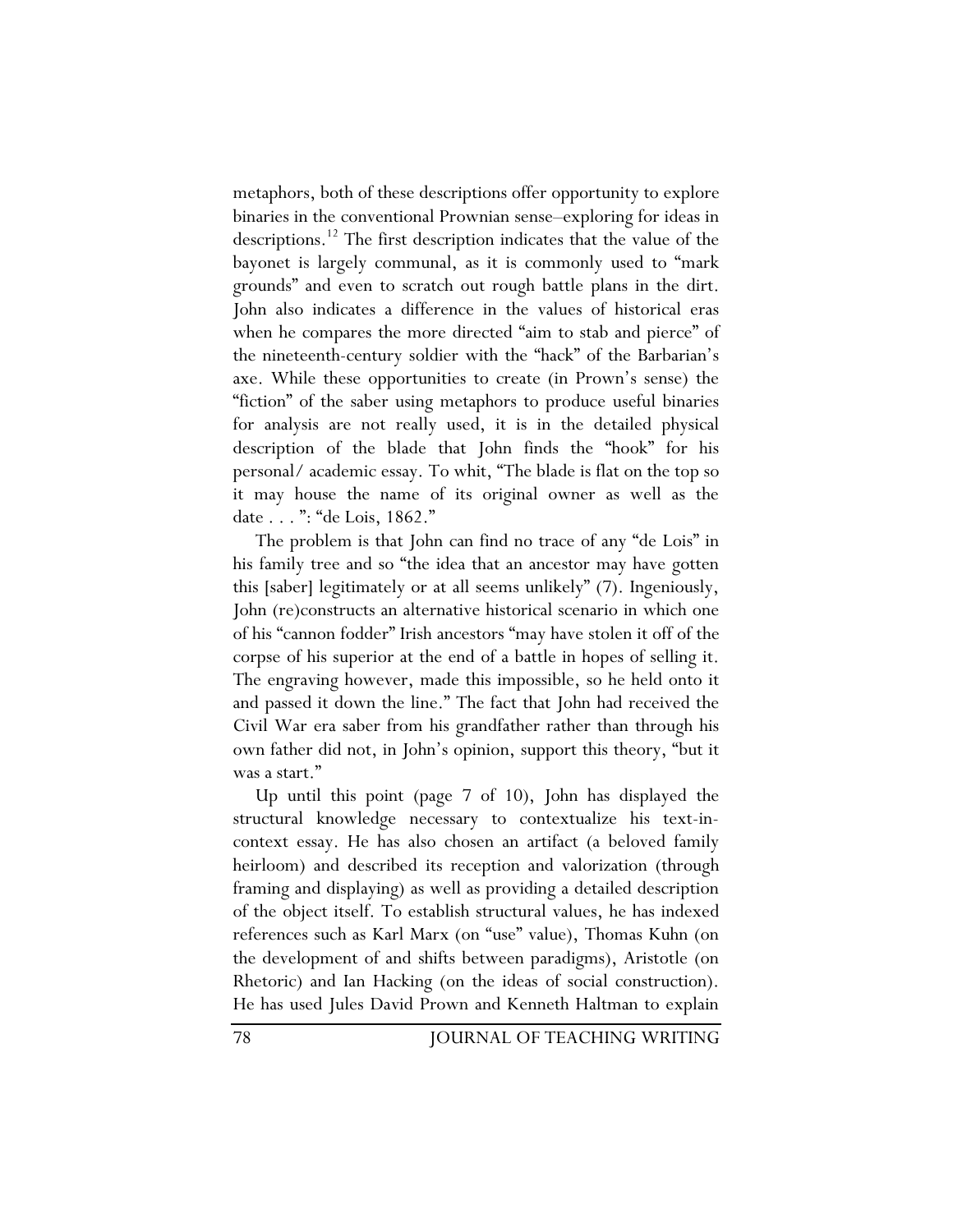the basic concepts of Material Artifact Analysis and argued that one can gain great insights not only about past cultures from examining antiques but also that "interpretations can be made from it [the artifact] regarding the present rather than the past." All of this work takes place, mostly, on the academic side of the academic/personal writing binary.

In the last several pages John moves into the personal as he interviews his grandfather, a "seventy nine year old man, [who] lives with his second wife in a small farm ranch . . . " and has his "on-days" and his "off-days," a "memory that is crystal clear" but "trouble with proper wording." John has a list of prompts for his interviewee but quickly discovers that his notes are "utterly useless" when his grandfather, rather remarkably, I think, confesses that the saber has absolutely no connection at all to his family but was bought in an antique shop.

This amount of work (contextualization, description, research, personal interview) and John's ability to gather himself and redirect the interview once his original assumptions were rocked would in many classes be enough (for an amateur 18-year-old writer with reasonable grammar skills) for a solid grade. In my experience, MAA can be stopped productively at any level.<sup>13</sup> But John continues to write that "the importance my grandfather placed in such an object [the saber] in itself can talk much of the culture he lives in" (8). And this is the analysis section of MAA.

#### **Conclusions**

How far a student-writer advances with MAA is in large part determined by the sorts of background knowledge the writing class teaches. The students in my courses typically learn how to use several key terms–paradigms, social construction, rhetoric– and so John's paper is informed by these terms and it is, therefore, not surprising that his conclusion seems theoretically wellinformed. For example, John writes:

*The idea of material culture is not static, but dynamic in the fact that inferences can be drawn about not only the time when the* 

RECONSIDERING THE PERSONAL ESSAY 79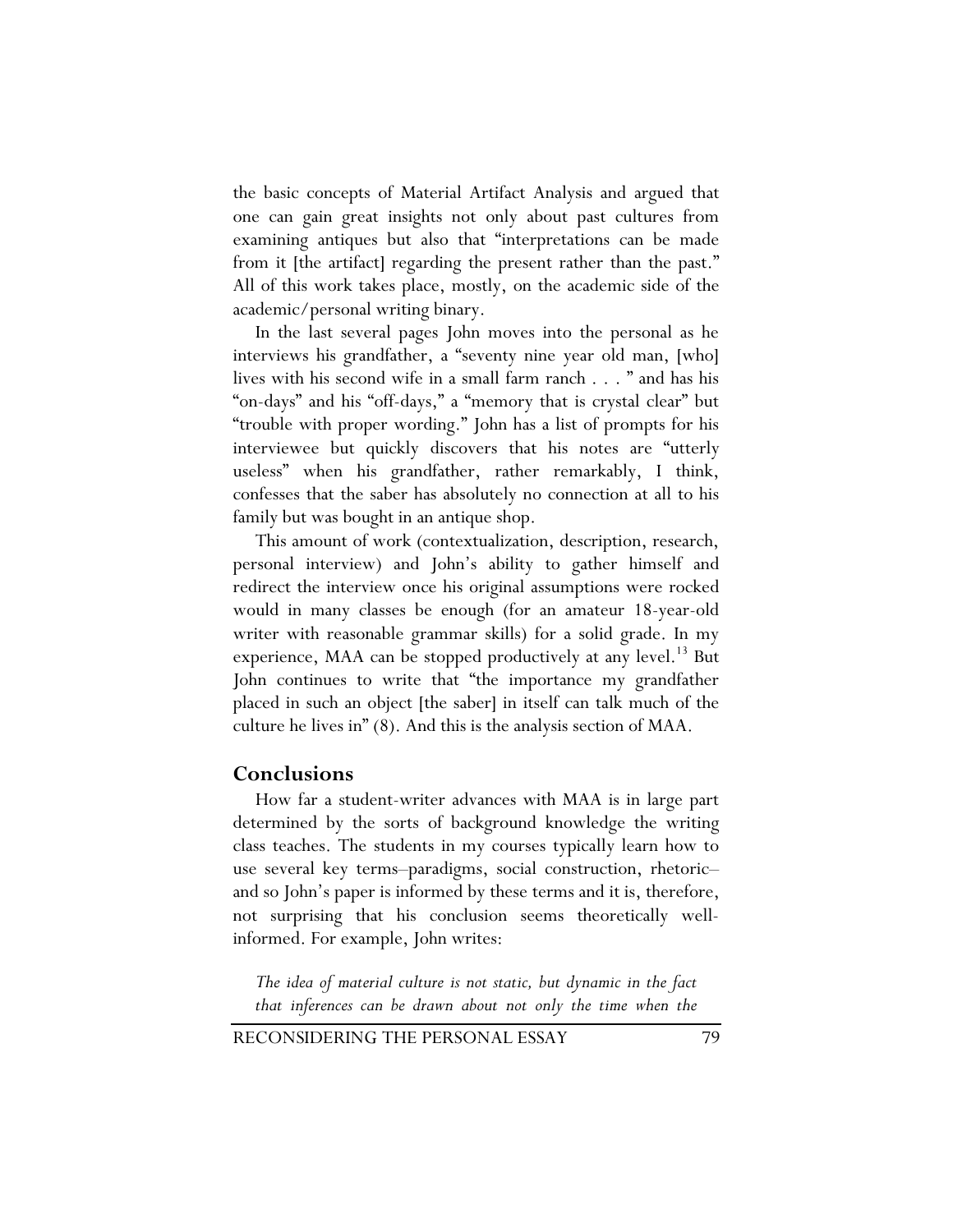*artifact [relic] was made and used, but also the present time in which the artifact [relic] is studied. Seeing as most artifacts [relics] during the present time are rhetorical, the only way to interpret what they may say about the present culture is to analyze them through rhetorical values placed upon them by the [current] owners of the artifact.* 

Despite his conflation of the larger category of "artifact" (any object manipulated by humans) with "memento" or "relic" (an antique without current "use value" but only with rhetorical or sentimental value), John demonstrates a useful knowledge of how the value of artifacts is not only created but can change, sometimes radically, from era to era or paradigm to paradigm, as, in this case, a weapon becomes a "legacy."

John concludes his MAA by explaining (and in a way forgiving and even celebrating) his grandfather's decision to construct a legacy of whole cloth. To quote at length from the conclusion of John's MAA:

*As my grandfather's reasons for holding on to and distributing an otherwise impractical artifact will show, objects with rhetorical value will transcend time. The object had a purpose back during its time and has, as far as my grandfather is concerned a purpose now [to create a "legacy"]. The pressure from his paradigm . . . made having a legacy far too important. To my grandfather, having a legacy was the one thing he needed to belong within his paradigm. Without a legacy, he would feel that, much like an artifact with no purpose, he would be excluded and maybe openly rejected by his peers. His motives reflect a very common theme within most American paradigms, the need to fit in, to belong. It is with this assertion, that I can now say that, based on my grandfather's actions and value put into the saber, this artifact's metaphorical meaning reflects the common American values of conformity, family, and legacy. Only when an artifact is analyzed within the social context in which [it] currently exists, can one hope to find out what the object may say about the surrounding culture.*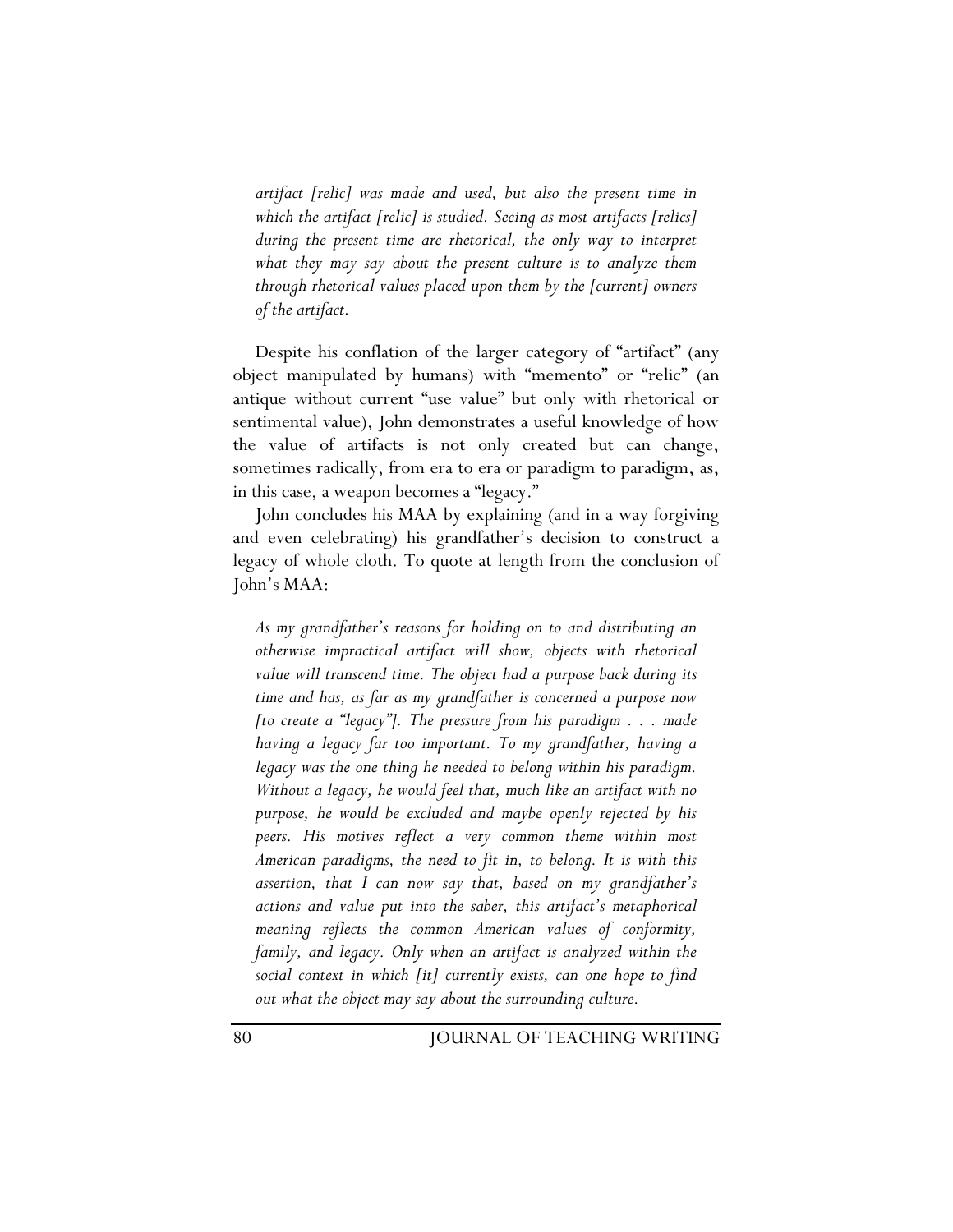While I can argue that John's conclusions and proofs point to a less than complete understanding of the "grandfather" and I may even consider some of these assertions incorrect or too generalized, this student essay does successfully blend disciplinary knowledge with personal writing and I was not bored by this student-writing or felt it overburdened with clichés.

#### **Notes**

<sup>1</sup>The author gratefully acknowledges a grant from The Professional Staff Congress-City University of New York in support of this and other ongoing classroom-based research, research assistance provided by Erin Lee Mock, Ph.D., and editorial assistance provided by Drs. William Vande Kopple and Kim Helmer.

<sup>2</sup>As Gordon Harvey points out, though " . . . the canon of teachable topics and types of texts has changed excitingly in recent decades . . . the basic [writing] assignments have remained the same" (105).

<sup>3</sup>There are two assumptions in this longstanding and continuing disciplinary debate that need to be regularly interrogated: 1) that students should or must learn to understand (and use) academic language, and 2) that academic language, somehow, is not clichéd. It is clichéd–as this indexation of Bartholomae's rather shopworn "inventing the university" demonstrates.

4 A classic instance of such a bad prompt appears early in "Inventing the University": "Describe a time when you did something you felt to be creative. Then, on the basis of the incident you have described, go on to draw some general conclusions about 'creativity'" (4). This type of prompt does not require defining terms or acquiring "academic" language or high order reasoning-analysis and usually leads to conclusions that are far too "general," usually some version of the grand pronouncement about "today's society of today." From Edward White's *Assigning, Responding, Evaluating*, a prompt for a "personal experience assignment" asks student-writers to "describe a person you knew well when you were a child . . . " (126-27), which leads, inevitably, back into pre-established narratives like "the dead grandmother" story–indeed White's sample essays from these prompts include "Uncle Bill" and "Gramps" and at best a "fourth grade memory" that begins "[L]ooking back, practically the first thing I think of when I remember her is her behind . . ." (125). A "favorite" bad prompt of mine came from one of my first Teaching Advisors, who suggested that I ask students to "write about an apple from a Martian's point of view." This prompt, while it might stimulate imagination, does not generate practical academic discourse. Rather than spurious prompts like these, I now ask students to consider how their world views and even their evaluations of the people in their lives are shaped by the paradigms they inhabit, the sets of beliefs and assumptions about what makes a grandmother worthy of an

RECONSIDERING THE PERSONAL ESSAY 81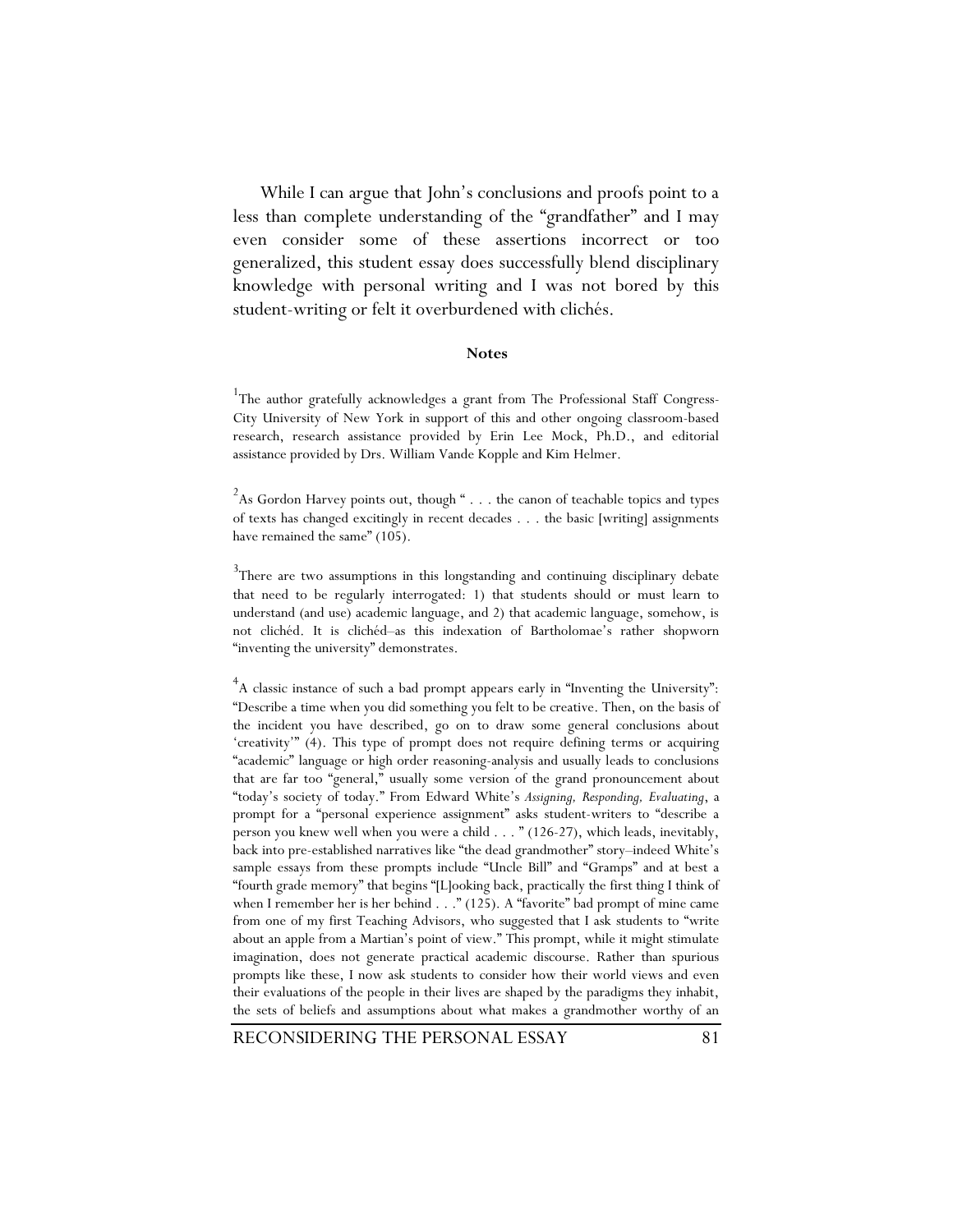encomium, rather than the generalized encomium itself, that creates, not any sort of academic discourse or good personal writing. Ultimately, my prompts re-imagine the "personal" for an academic context. See also *College English 66:1*, Special Issue: "The Personal in Academic Writing," guest edited by Jane E. Hindman.

5 For "paradigms," I use Stephen Bonnycastle's "Paradigms, Paradigm Change, and Interpretation," *In Search of Authority: An Introductory Guide to Literary Theory*; for "social construction," see Ian Hacking's "Are You a Social Constructionist?"*;* for rhetoric, Aristotle's *On Rhetoric: A Theory of Civic Discourse*.

6 For a fairly recent revisitation of the "personal" versus "academic" arguments of Elbow and Bartholomae (et al.), see Rebecca Mlynarczyk's "Revisiting the Debate." It is not an intention of this essay to enter this fray but rather to demonstrate in a specific assignment how, at least, this binary can work cohesively if not seamlessly in one writing assignment. The material artifact analysis is only one assignment through which students achieved the generative blending of the personal and the academic: I also assign essays incorporating numeracy literacy and analysis using the psychosocial methodology of criminologists Gadd and Jefferson.

 $7$ An "artifact" in this context is virtually any "object" that has been manipulated some way by humans from oncomouse or a tattooed human body to the Statue of Liberty: All art is artifact but not all artifacts are considered art.

8 Prown maintains that Material Culture is an "object-based branch of cultural anthropology or cultural history" (11).

9 Haltman lists the steps in MAA as description, deduction, speculation, research, interpretive analysis and contends that MAA is "less an explanatory than an exploratory practice" (9). Prown explains MAA more as creating a "fiction" based on metaphors extracted from the description of the artifact (these metaphors usually based in oppositional binaries). Prown maintains that these fictions are more honest and dependable than "histories" since they are less self-consciously constructed as meaningful. The same is said of art vs. artifact; that the artifact is more honest as a reflection of cultural values than art.

 $10$ Though I will say that even the "dead grandmother story" is indescribably more enjoyable to read as a MAA about MaMaw's false teeth than the conventional encomiums.

 $11$ Even if advanced levels of analysis are not possible, at virtually any level of writing ability, thick description is useful in training students to be(come) more observant and to write description in an orderly manner; these are practical lessons in and of themselves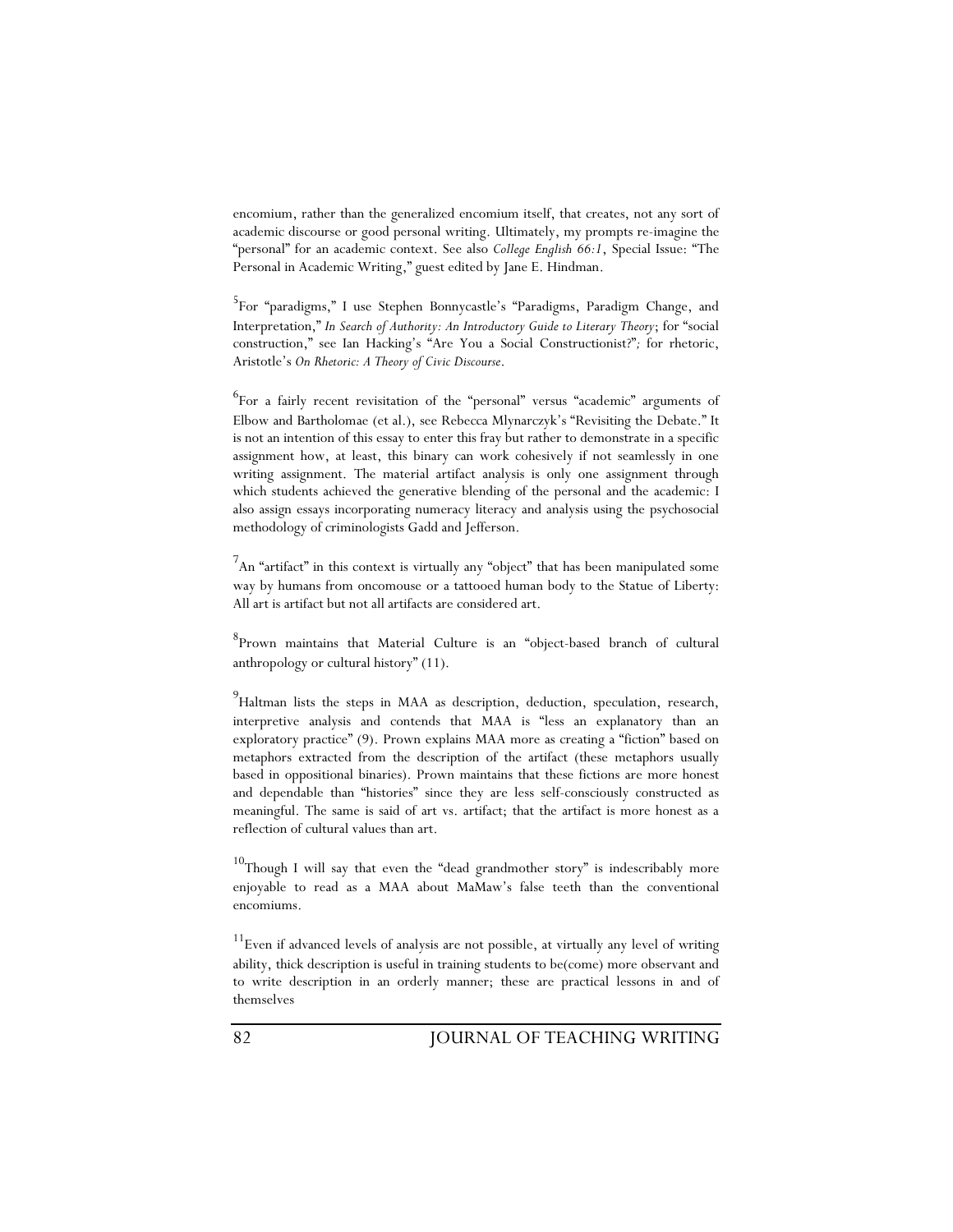$12$ Using MAA, students' descriptions move from the physical to the conceptual, from observation to analysis, following Prown's idea of the "textual metaphor," or "metaphors based on the feeling of the experience," for example, "cheerful, comfortable, reliable, grandmotherly, and so forth" (19). "Jasmine," for example, transitions from describing the generic, physical binary hard/soft into discussing the conceptual binary of male/female, but she then manipulates that obvious binary to create a unique personal statement about her own femininity as a negotiation between "hard" and "soft," between her aggressive intellectual and more conventionally feminine style-conscious "selves." She is establishing her feminist position and telling her personal story *through* the MAA, rather than making generic claims that lead to the creation of a predictable and reductive version of her complex "self." In "Sal"'s case, he observes a postmodern sculpture of a male human being with deer antlers and, from that, creates the binary of human/animal. He is then able to grapple with his masculinity via deconstructing this binary. "Lauren" observes that her chosen religious artifact is white and black, so her textual metaphor is "contrast," which she uses to consider her own concerns about her religious faith.

<sup>13</sup>For some more basic-level classes simply picking an artifact of interest and describing it in detail with some plan of action informing that description suffices for a useful assignment. At more advanced, including graduate levels, higher levels of analysis are attempted.

#### **Works Cited**

- Aristotle. *On Rhetoric: A Theory of Civic Discourse*. Trans. George A. Kennedy. New York: Oxford UP, 1991. Print.
- Bartholomae, David. "Inventing the University." *Journal of Basic Writing* 5.1 (1986): 4-23. Print.
- Bonnycastle, Stephen. *In Search of Authority: An Introductory Guide to Literary Theory*. Petersborough: Broadview Press, 2007. Print.
- Christoph, Julie Nelson. "'Let Yourself Shine': Looking *At* and *Through* Students' Invention of Ethos." *Journal of Teaching Writing* 25.2 (2010): 177- 198. Print.
- Coles, Nicholas, and Susan V. Wall. "Conflict and Power in the Reader-Responses of Adult Basic Writers." *College English* 49 (1987): 298-314. Print.
- Gadd, David, and Tony Jefferson. *Psychosocial Criminology: An Introduction*. London: Sage Publications, 2007. Print.
- Gannon, Frank. "English 99: Literacy Among the Ruins." *Harper's Magazine*, Sept. 2001: 45-48. Print.

RECONSIDERING THE PERSONAL ESSAY 83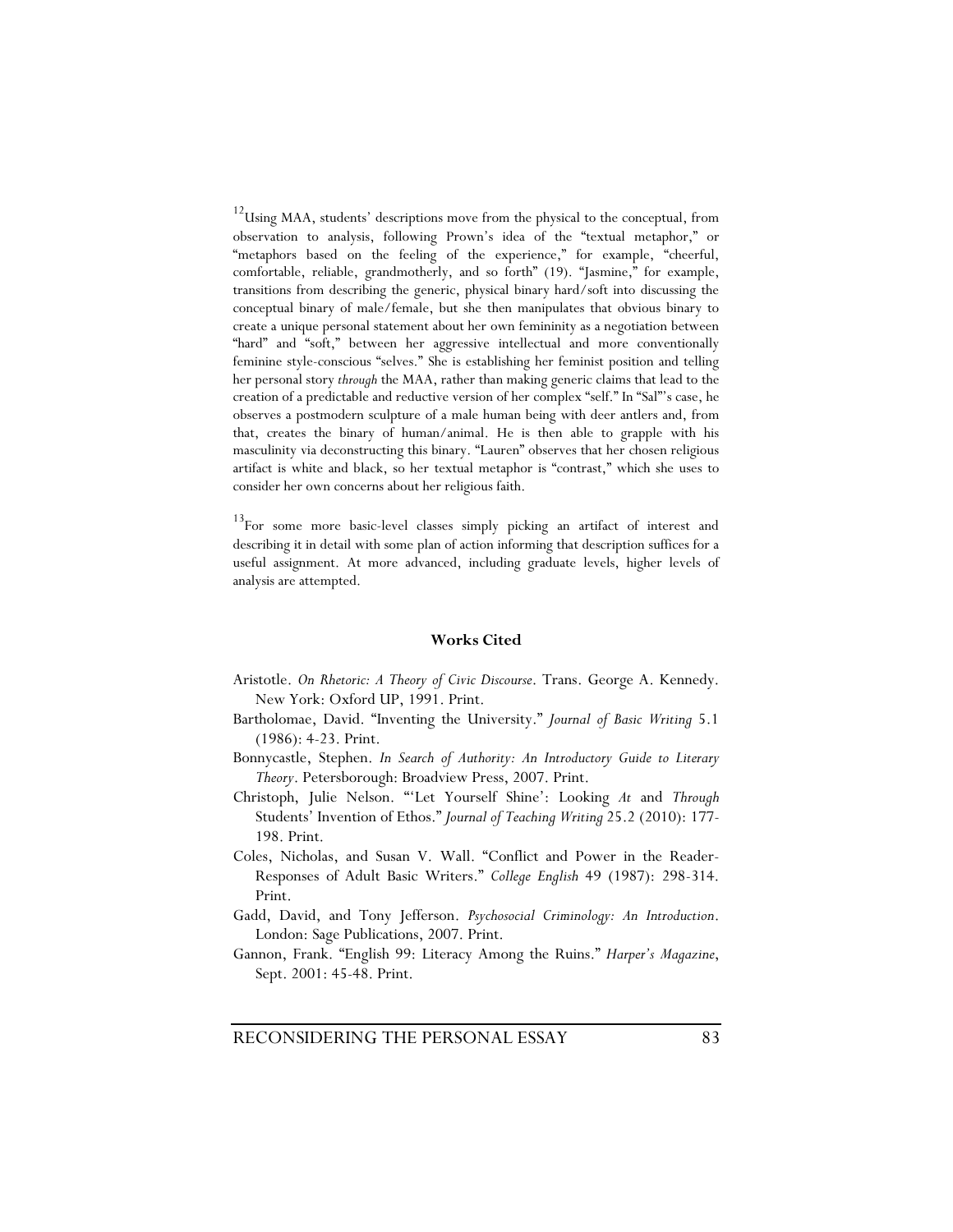- Geertz, Clifford. *The Interpretation of Cultures*. New York: Basic Books, 1973. Print.
- Hacking, Ian. "Are You a Social Constructionist?" *Lingua Franca* (May/June 1999): 65-72. Print.
- Haltman, Kenneth. "Introduction." *American Artifacts: Essays in Material Culture*. Eds. Jules David Prown and Kenneth Haltman. East Lansing: Michigan State UP, 2000: 1-10. Print.
- Harvey, Gordon. "Asking for It: Imagining the Role of Student Writing." *Profession* (1997): 104-112. Print.
- Hindman, Jane E. "Thoughts on Reading 'the Personal': Toward a Discursive Ethics of Professional Critical Literacy." *College English* 66:1 (September 2003): 9-20. Print.
- "Jasmine." "Material Artifact Analysis of *Uptown Girl*." Written for English 201, Prof. Charles McKenzie, John Jay College, 2010. Print.
- "John." "Artifact Analysis: John Joseph [redacted] Sr.'s Created Legacy." Written for English 201, Prof. Charles McKenzie, John Jay College, 2010. Print.
- Kuhn, Thomas S. *The Structure of Scientific Revolutions*. 3rd ed. Chicago: University of Chicago Press, 1996. Print.
- "Lauren." "Perspective: A Material Artifact Analysis of Bahk Seonghi's *Point of View*." Written for English 201, Prof. Charles McKenzie, John Jay College, 2011. Print.
- Marx, Karl. "A Contribution to the Critique of Political Economy." Trans. S.W. Ryazanskaya. Moscow: Progress Publishers, 1859. Print.
- Miller, Daniel, ed. *Material Culture: Why Some Things Matter*. Chicago: University of Chicago Press, 1998. Print.
- Mlynarczyk, Rebecca. "Personal and Academic Writing: Revisiting the Debate." *Journal of Basic Writing* 25.1 (Spring 2006): 4-25. Print.
- Perl, Sondra. "Understanding Composing. *College Composition and Communication* 31 (December 1980): 363-369. Print.
- Prown, Jules David. "The Truth of Material Culture: History or Fiction?" *American Artifacts: Essays in Material Culture*. Eds. Jules David Prown and Kenneth Haltman. East Lansing: Michigan State UP, 2000: 11-28. Print.
- "Sal." "The Devolving Evolutionary: A Material Artifact Analysis of Kim Hyun Soo's *Breik*." Written for English 201, Prof. Charles Mckenzie, John Jay College, 2011. Print.
- Schlereth, Thomas J. "Material Culture Studies in America, 1876-1976." *Material Culture Studies in America: An Anthology*. Ed. Thomas J. Schlereth. Lanham: AltaMira Press, 1999: 1-78. Print.
- Shaughnessy, Mina P. *Errors and Expectations: A Guide for the Teacher of Basic Writing*. New York: Oxford UP, 1977. Print.